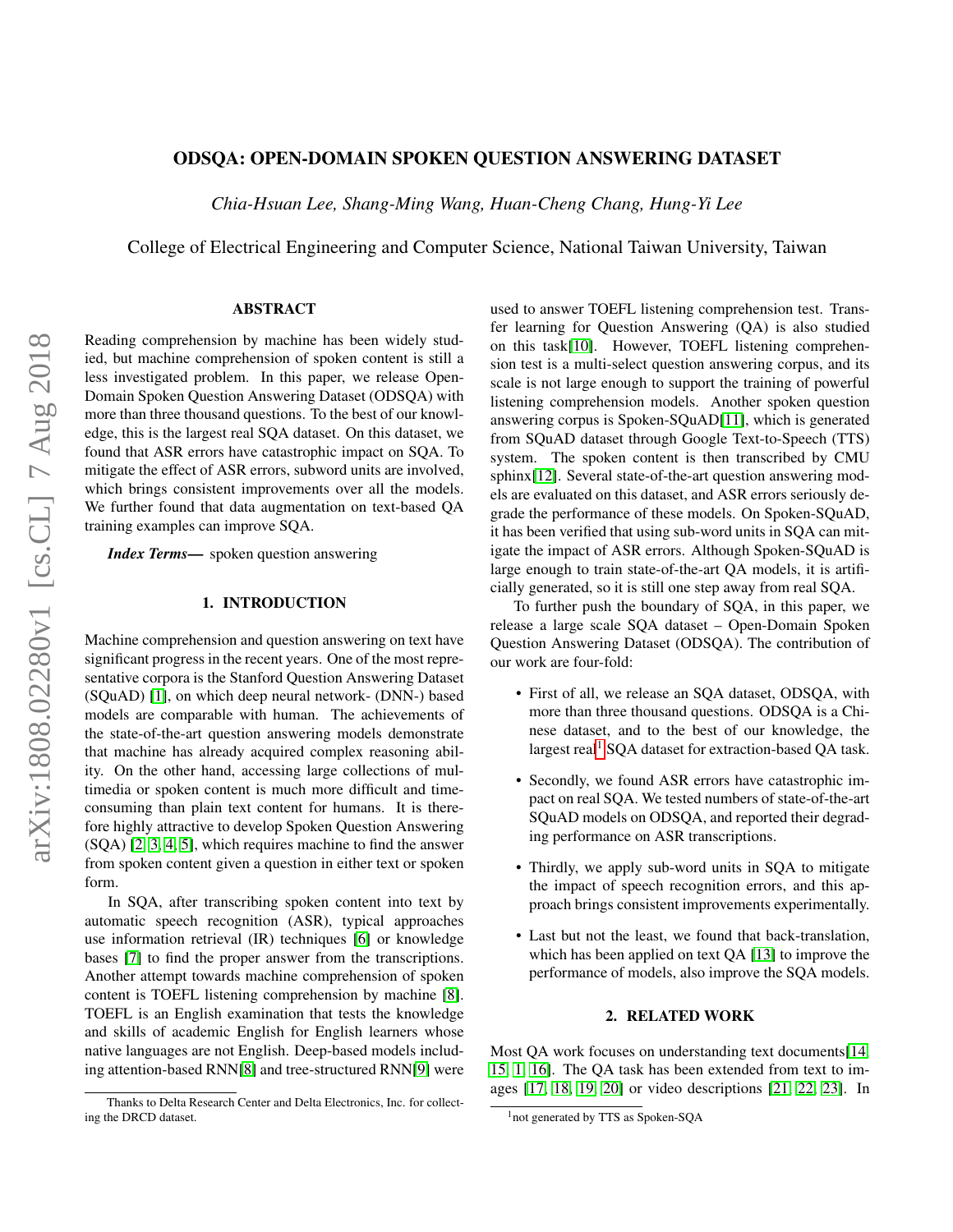the MovieQA task[\[24\]](#page-7-2), the machine answers questions about movies using video clips, plots, subtitles, scripts, and DVS. Usually only text information (e.g., the movie's plot) is considered in the MovieQA task; learning to answer questions using video is still difficult. Machine comprehension of spoken content is still a less investigated problem.

To mitigate the impact of speech recognition errors, we use sub-word units to represent the transcriptions of spoken content in this paper. Using sub-word unit is a popular approach for speech-related down-stream task and has been applied to spoken document retrieval[\[25\]](#page-7-3), spoken term detection [\[26\]](#page-7-4)[\[27\]](#page-7-5), spoken document categorization[\[28\]](#page-7-6), and speech recognition[\[29\]](#page-7-7). It has been verified that sub-word units can improve the performance of SQA [\[11\]](#page-6-10) . However, the previous experiments only conducted on an artificial dataset. In addition, the previous work focuses on English SQA, whereas we focus on Chinese SQA in this paper. There is a big difference between the subword units of English and Chinese.

To improve the robustness to speech recognition errors, we used back-translation as a data augmentation approach in this paper. Back-translation allows the model to learn from more diversified data through paraphrasing. Back-translation was also studied in spoken language understanding and textbased QA as a data augmentation approach. In cross lingual spoken language understanding, training with the backtranslation data via target language will make the model adaptive to translation errors [\[30\]](#page-7-8)[\[31\]](#page-7-9). In text-based QA, backtranslation was used to paraphrase questions[\[32\]](#page-7-10) and paraphrase documents[\[13\]](#page-6-12).

# 3. TASK DESCRIPTION

### 3.1. Data Format

In this paper, we introduce a new listening comprehension corpus, Open-Domain Spoken Questions Answering Dataset (ODSQA). Each example in this dataset is a triple,  $(q, d, a)$ .  $q$  is a question, which has both text and spoken forms.  $d$  is a multi-sentence spoken-form document. The answer  $a$  is in text from, which is a word span from the reference transcription of d. An overview architecture of this task is shown in figure [1.](#page-1-0)

# 3.2. Data Collection

To build a spoken version QA dataset, we conducted the following procedures to generate spoken documents and questions. Our reference texts are from Delta Reading Comprehension Dataset (DRCD), which is an open domain traditional Chinese machine reading comprehension (MRC) dataset [\[33\]](#page-7-11). Each data example in DRCD is a triple of  $(q, d, a)$  in which q is a text-form question, d is a multisentence text-form document that contains the answer a as an extraction segment. In DRCD, training set contains 26,936



<span id="page-1-0"></span>Fig. 1. Flow diagram of the SQA system and the standard evaluation method. Given a spoken document and a spoken or text question, an SQA system, which is a concatenation of ASR module and reading comprehension module, can return a predicted text answer. This predicted answer is a span in the ASR transcription of the spoken document and will be evaluated by EM/F1 scores.

questions with 8,014 paragraphs, the development set contains 3,524 questions with 1,000 paragraphs and the testing set contains 3,485 questions with 1,000 paragraphs. The training set and development set are publicly available, while the testing set is not. Therefore, the DRCD training set was used as the reference text of the training set of ODSQA, and the DRCD development set was used as the reference text of the testing set of ODSQA.

20 speakers were recruited to read the questions and paragraphs in the development set of DRCD. All the recruited speakers were native Chinese speakers and used Chinese as their primary language. For document, each sentence was shown to speaker respectively. The speaker was required to speak one sentence at a time. All the sentences of the same document were guaranteed to be spoken by the same speaker. Because in the real-life user scenario, it is more possible that an user enters a spoken question, and machine answers the question based on an already recorded spoken document collection. The document and the question from the same data example do not have to be recorded by the same speakers.

We collected 3,654 question answer pairs as the testing set. The corpus is released<sup>[2](#page-1-1)</sup>. The speech was all sampled at  $16$ kHz due to its common usage among the speech community, but also because the ASR model we adopted was trained on 16 kHz audio waveforms. An example of a corresponding pair between DRCD and ODSQA is shown in column(1) and (2) of Table [1.](#page-3-0) The detailed information of ODSQA about the speakers, audio total length and Word Error Rate are listed in row(1) of Table [2.](#page-4-0)

<span id="page-1-1"></span><sup>2</sup>ODSQA: OPEN-DOMAIN SPOKEN QUESTION ANSWERING DATASET

<https://github.com/chiahsuan156/ODSQA>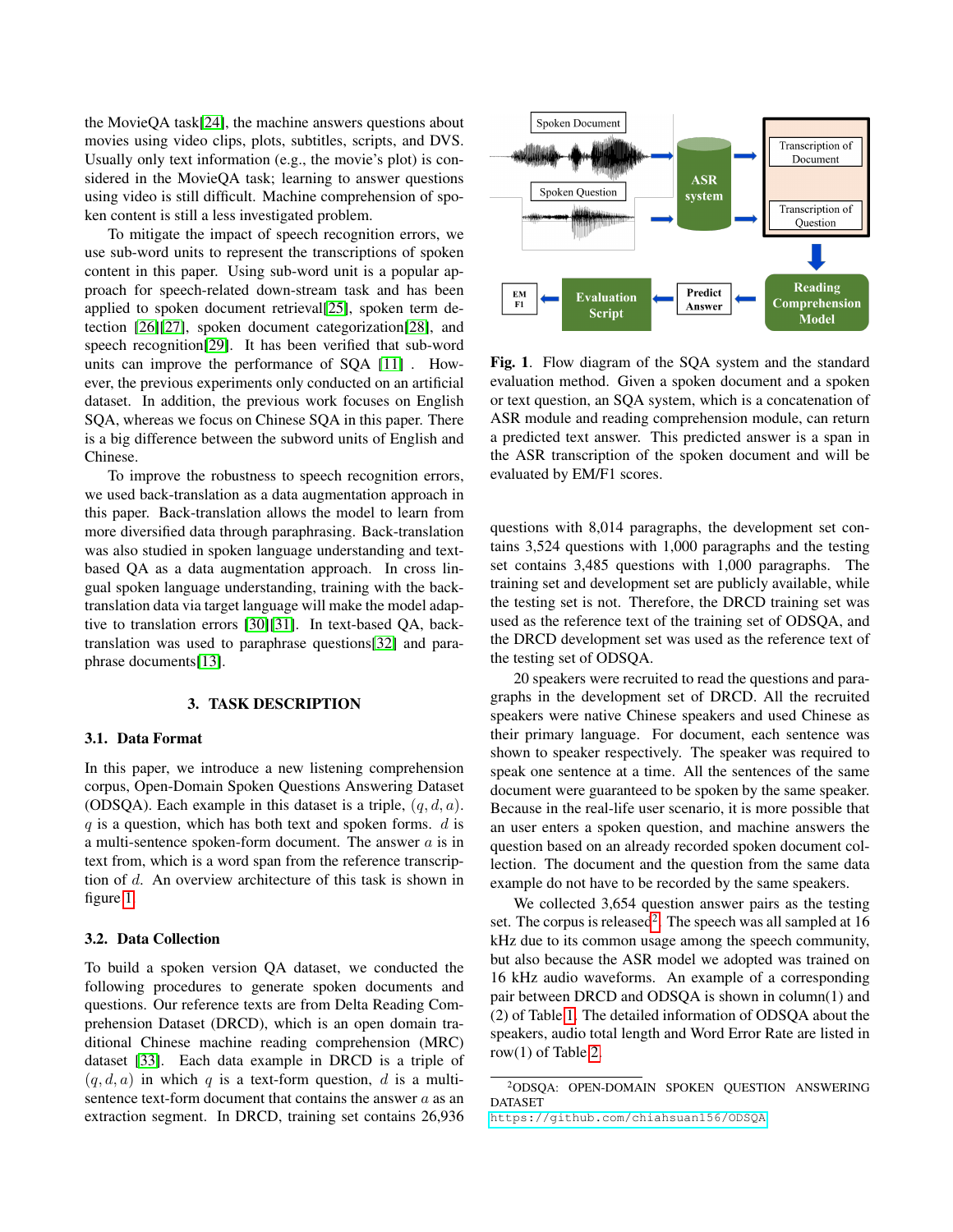#### 3.3. Evaluation Metrics

In this task, when the model is given a spoken document, it needs to find the answer of a question from the transcriptions of the spoken document. SQA can be solved by the concatenation of ASR module and reading comprehension module. Given a query and the ASR transcriptions of a spoken document, the reading comprehension module can output a text answer. The most intuitive way to evaluate the text answer is to directly compute the Exact Match (EM) and Macroaveraged F1 scores(F1) between the predicted text answer and the ground-truth text answer. If the predicted text answer and the ground-truth text answer are exactly the same, then the EM score is 1, otherwise 0. The F1 score is based on the precision and recall. Precision is the percentage of Chinese characters in the predicted answer existing in the groundtruth answer, while recall is the percentage of Chinese characters in the ground-truth answer also appearing in the predicted answer. The EM and F1 scores of each testing example are averaged to be the final EM and F1 score. We used the standard evaluation script from SQuAD[\[1\]](#page-6-0) to evaluate the performance.

### 4. PROPOSED APPROACH

ASR errors are inevitable, and they can hinder the reasoning of QA models. However, when a transcribed word is wrong, some phonetic sub-word units in the word may still be correctly transcribed. Therefore, building word representation from sub-word units may mitigate the impact of ASR errors. Pingyin-token sequence of words are used in our experiments. Pinyin, literally meaning "spell out the sound", is the Romanized phonetic transcription of the Chinese language. Each Chinese character consists of one pingyin syllable, and one syllable is composed of a number of pingyintokens. We adopt one-dimensional Convolution Neural Network (1-D CNN) to generate the word representation from the pingyin-token sequence of a word, and this network is called Pingyin-CNN. Our proposed approach is the reminiscent of Char-CNN [\[34,](#page-7-12) [35\]](#page-7-13), which apply 1-D CNN on character sequence to generate distributed representation of word for text classification task. Pingyin-CNN is illustrated in Figure [2.](#page-2-0) We explain how we obtain feature for one word with one filter. Suppose that a word  $W$  consists of a sequence of pingyin-tokens  $P = [p_1, ..., p_l]$ , where l is the number of pingyin-tokens of this word. Let  $H \in \mathbb{R}^{C \times d}$  be the lookup table pingyin-token embedding matrix, where  $C$  is the number of pingyin-tokens, and  $d$  is the dimension of the token embedding. In other words, each token corresponds to a ddimensional vector. Given  $P$ , after looking up table, the intermediate token embedding  $E \in \mathbb{R}^{l \times d}$  is obtained. The convolution between E and a filter  $F \in \mathbb{R}^{k \times d}$  is performed with stride 1 to obtain one-dimension vector  $Z \in \mathbb{R}^{l-k+1}$ . After



<span id="page-2-0"></span>Fig. 2. Illustration of enhanced word embedding. For a given input word  $W$  at the bottom, a sequence of pingyin-tokens  $P = [p_1, ..., p_l]$  are obtained by looking up in the Chinese lexicon. Each pingyin-token is mapped to a vector  $\mathbb{R}^d$  and concatenated to form intermediate matrix E. E is fed into the 1-D convolutional module. The output  $Z$  is further fed into max-pooling layer, and a scalar value is generated. All the scalars from various filters will form the phoneme sequence embedding. Then the pingyin sequence embedding is further concatenated with word embedding as the input of reading comprehension model. In this illustration, the Chinese word 上 (means "up" in English) consists of five pingyin-tokens.

max pooling over  $Z$ , we obtain a scalar value. With a set of filters, with the above process, we obtain a pingyin-token sequence embedding. The size of the pingyin-token sequence embedding is the number of filters. The filter is essentially scanning pingyin-token n-gram, where the size of n-gram is the height of the filter (the number of  $k$  above). The pingyintoken sequence embedding is concatenated with typical word embedding to obtain new word representation as the input of reading comprehension model. All the parameters of filters and pingyin-token embedding matrix H are end-to-end learned with reading comprehension model.

#### 5. EXPERIMENTS

### 5.1. Experimental Setup

- Speech Recognition: We used the iFLYTEK ASR sys-tem <sup>[3](#page-2-1)</sup> to transcribe both the spoken document and spoken question.
- Pre-processing: We used jieba-TW<sup>[4](#page-2-2)</sup>, a python library specialized for traditional Chinese, to segment sentence into words. The resulting word vocabulary size for

<span id="page-2-1"></span><sup>&</sup>lt;sup>3</sup>iFLYTEK ASR system

[https://www.xfyun.cn/doccenter/asr]( https://www.xfyun.cn/doccenter/asr)

<span id="page-2-2"></span><sup>4</sup> jieba-zh-TW:

<https://github.com/ldkrsi/jieba-zh-TW>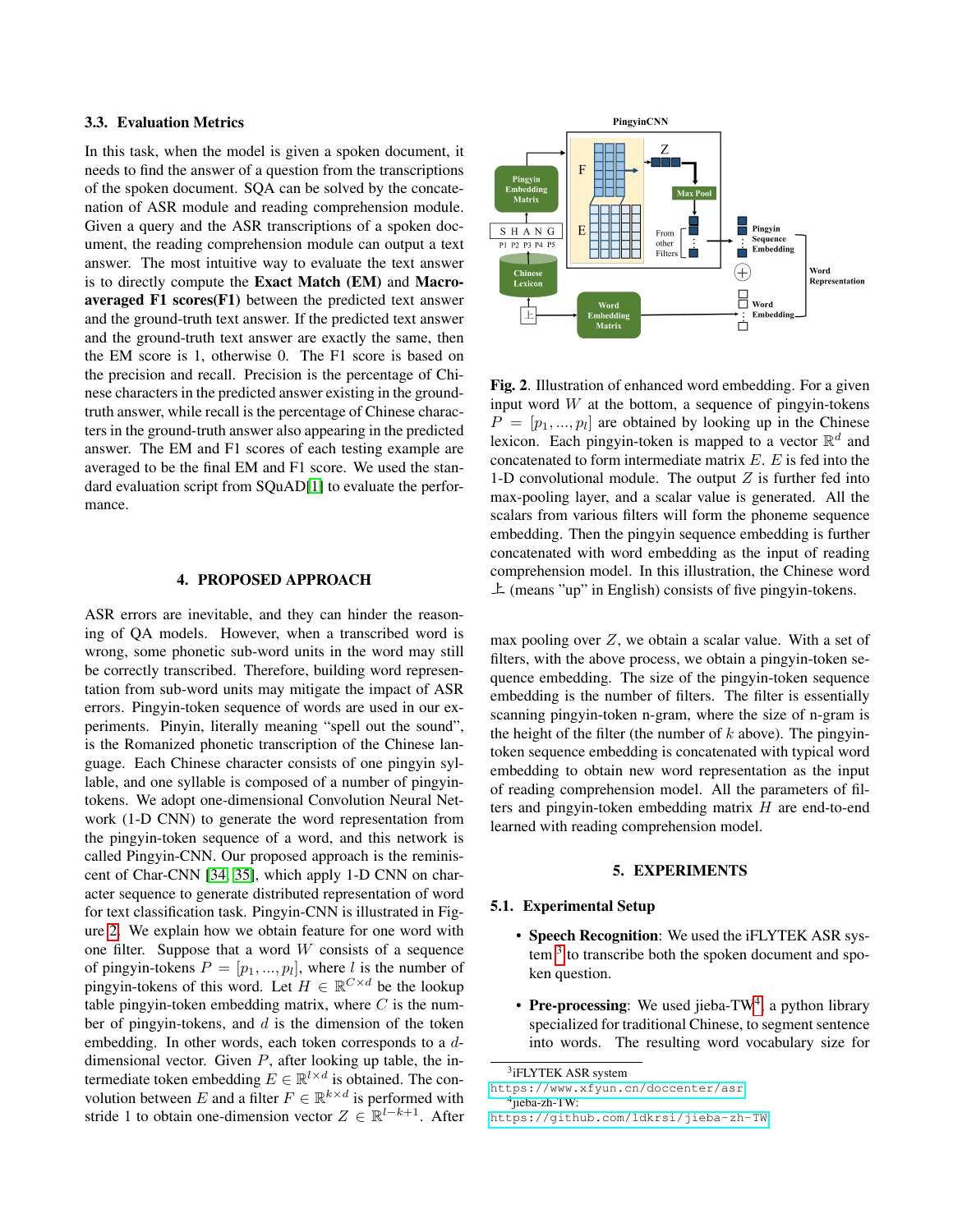<span id="page-3-0"></span>Table 1. An example in ODSQA and the corresponding reference texts in DRCD.The English translations were added here for easy reading.

| Data | (1) DRCD               | $(2)$ ODSQA              | (3) DRCD-TTS             | (4) DRCD-backtrans      |
|------|------------------------|--------------------------|--------------------------|-------------------------|
|      | 廣州屬亞熱帶季風               | 廣州屬亞熱帶季風                 | 廣州屬亞熱帶季風海                | 廣州屬亞熱帶季風海               |
|      | 海洋性氣候,氣候濕              | 海洋性氣候,氣候濕                | 洋性氣候,氣候,是                | 洋性氣候,氣候炎熱               |
|      | 熱易上火的環境使飲              | 熱,易上火的環境                 | 誠意上火的環境適應                | 潮濕,是廣州人喝茶               |
| D    | 涼茶成爲廣州人常年              | 時,應嚴查成爲廣州                | 量,茶成廣州人常年                | 的共同習慣。                  |
|      | 的一個生活習慣。               | 人常年的一個生活習                | 的一個生活習慣。                 | "Guangzhou has a sub-   |
|      | "Guangzhou has a sub-  | 慣。                       | "Guangzhou has a sub-    | tropical monsoon mar-   |
|      | tropical monsoon mar-  | "Guangzhou has a sub-    | tropical monsoon mar-    | itime climate. The cli- |
|      | itime climate. Drink-  | tropical monsoon mar-    | itime climate. Climate,  | mate is hot and hu-     |
|      | ing cool tea has be-   | itime climate.<br>When   | being a sincere and      | mid, which is a common  |
|      | come a daily habit of  | the environment is hot   | hot humid adaptation     | habit of Guangzhou peo- |
|      | Guangzhou people for a | and humid, necessar-     | to the environment, tea  | ple when drinking tea." |
|      | long time due to the   | ily strictly examination | has become a daily habit |                         |
|      | humid and hot environ- | has become a daily habit | for Guangzhou people     |                         |
|      | ment."                 | for Guangzhou people     | for a lone time."        |                         |
|      |                        | for a lone time."        |                          |                         |

DRCD is around  $160,000$  and the character vocabulary size is around 6,200. We experimented with both words and characters.

• Implementation Details

Chinese word embeddings: We pre-train a Fasttext[\[36\]](#page-7-14) model on words of traditional Chinese Wikipedia arti-cles<sup>[5](#page-3-1)</sup> segmented by jieba-zh-TW. This model can handle Out-of-Vocabulary words with character n-grams. The word embeddings in all our experiments were initialized from this 300 dimensional pre-trained fasttext model and fixed during training for both translated English word and Chinese word. This model is crucial to the performance of the qeustion answering models according to our experimental results.

Chinese character embeddings: We pre-train a skipgram model on characters of traditional Chinese Wikipedia articles using Gensim<sup>[6](#page-3-2)</sup>.

# 5.2. Baselines

We chose several competitive reading comprehension models here. The models are listed as follow:

• BiDirectional Attention Flow (BiDAF) [\[37\]](#page-7-15): In BIDAF, both character-level and word-level embeddings are incorporated. A Bi-directional attention flow mechanism, which computes attentions in two directions: from context to query as well as from query to context is introduced to obtain a query-aware context representation.

- **R-NET** [\[38\]](#page-7-16): In R-NET, the dependency in long context is captured more than plain recurrent neural network. A self-matching mechanism is introduced to dynamically refine context representation with information from the whole context.
- **OANet** [\[13\]](#page-6-12): There are completely no recurrent networks in QANet. Its encoder is composed of exlusively of convolution and self-attention. The intuition is that convolution components model local interactions and self-attention components model global interactions. Due to the removal of recurrent networks, it's training speed is 5x faster than BiDAF when reaching the same performance on SQuAD dataset.
- FusionNet [\[39\]](#page-7-17): There are mainly two contributions in FusionNet. First is the History of Word, in which all representations of a word from lowest level word embedding to the highest semantic level are concatenated to be the final representation of this word. Second is the Fully-aware Multi-level Attention Mechanism, which captures the complete information in one text (such as a question) and exploits it in its counterpart (such as a context or passage) layer by layer.
- Dr.QA [\[40\]](#page-7-18): Dr.QA is a rather simple neural network architecture compared to the previous introduced models. It basically is composed of multi-layer bidirectional long short-term memory networks. It utilizes some linguistic features such as part-of-speech tagging and name entity recognition.

In our task, during testing stage, all the baseline QA models take into a machine-transcribed spoken document and a machine-transcribed spoken question as input, and the output is an extracted span from the ASR transcription of docu-

<span id="page-3-1"></span><sup>5</sup>Wikipedia articles:

<span id="page-3-2"></span><https://dumps.wikimedia.org/zhwiki/> <sup>6</sup>Genism:

[https://radimrehurek.com/gensim/models/word2vec.]( https://radimrehurek.com/gensim/models/word2vec.html) [html]( https://radimrehurek.com/gensim/models/word2vec.html)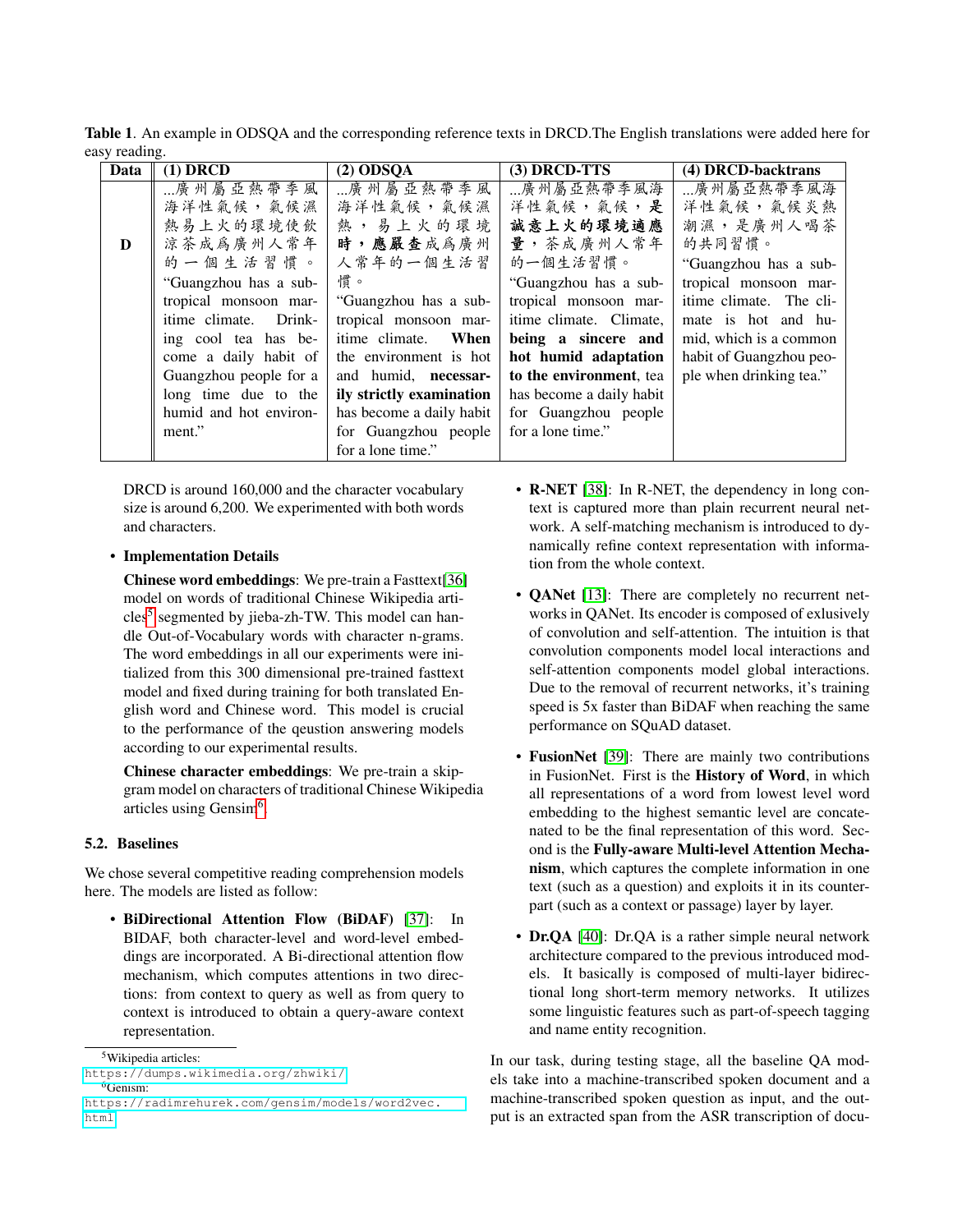<span id="page-4-0"></span>Table 2. Data statistics of ODSQA, DRCD-TTS and DRCD-backtrans. The average document length and the average question length are denoted as Avg D Len and Avg Q Len respectively and they stand for the total numbers of Chinese characters. Since training with noisy data and different speakers will make QA model more robust during testing, the number of speakers is large. ODSQA testing set is denoted as ODSQA-test.

| <b>Subsets</b>     | <b>OApair</b> | <b>Hours</b>             | M-spkrs | <b>F-Spkrs</b> | $WER(\%)$ | WER- $O(\%)$ | Avg D Len | Avg O Len |
|--------------------|---------------|--------------------------|---------|----------------|-----------|--------------|-----------|-----------|
| (1) ODSOA-test     | .465          | 25.28                    |         |                | 19.11     | 18.57        | 428.32    | 22.08     |
| $(2)$ DRCD-TTS     | 16.746        | $\overline{\phantom{a}}$ | -       | -              | 33.63     |              | 332.80    | 20.53     |
| (3) DRCD-backtrans | 15.238        | $\qquad \qquad -$        | -       | -              | 45.64     |              | 439.55    | 20.75     |

ment. We train these baseline QA models on DRCD training set and compare the performance between DRCD dev set and ODSQA testing set.

# 5.3. Artificially Generated Corpus

It is reported that training on transcriptions with ASR errors are better than training on text.[\[11\]](#page-6-10), so we conduct the following procedures to generate transcriptions of spoken version DRCD. First, we used iFLYTEK Text-to-Speech system<sup>[7](#page-4-1)</sup> to generate the spoken version of the articles in DRCD. Then we utilized iFLYTEK ASR system to obtain the corresponding ASR transcriptions. In this corpus, we left the questions in the text form. If the answer to a question did not exist in the ASR transcriptions of the associated article, we removed the question-answer pair from the corpus. This artificially generated corpus is called DRCD-TTS and its data statistics is shown in row(2) of Table [2.](#page-4-0)

#### 5.4. Back-translation Corpus

To improve the robustness to speech recognition errors of QA model, we augmented DRCD training dataset with backtranslation. We conduct the following procedures to generate an augmented training set. First, the DRCD training set is translated using Google Translation system into English. Then this set is translated back into Chinese through Google Translation system. We chose English as the pivot language here because English is the most common language and the translation quality is probably the best. Because the task is extraction-based QA, the ground-truth answer must exist in the document. Therefore, we removed the examples which cannot fulfill the requirement of extraction-based QA after translation. This resulting dataset is called DRCD-backtrans and its statistics is shown in row(3) of Table [2.](#page-4-0)

# 5.5. Result

First of all, we show the performance of the baseline models that are briefly introduced in subsection 5.2. All the QA models were trained on DRCD then test on DRCD dev set and ODSQA testing set respectively to compare the performance between text documents and spoken documents.

[https://www.xfyun.cn/doccenter/tts]( https://www.xfyun.cn/doccenter/tts)

Secondly, we compare the performance of QA models with and without the proposed pingyin sequence embedding. Thirdly, we show how co-training with DRCD-TTS and DRCD-backtrans benefit. Last but not the least, we compare the performance between spoken question and text question.

Investigating the Impact of ASR Errors. We trained five reading comprehension models mentioned in Section 5.2 on the DRCD training set and these five models are tested on DRCD dev set and ODSQA testing set. In the following experiments, we do not consider the spoken documents whose answers do not exist in the ASR transcriptions because the model can never obtain the correct answers in these cases. To make the comparison fair, the DRCD dev set are filtered to contain only the same set of examples. As shown in Table [3,](#page-5-0) across the five models with char-based input, the average F1 score on the text document is 81.05%. The average F1 score fell to 63.67% when there are ASR errors. Similar phenomenon is observed on EM. The impact of ASR errors is significant for machine comprehension models. Since the au-thor of BiDAF released its source code<sup>[8](#page-4-2)</sup> and its decent performance over ODSQA testing set, we use it as the base model with char-based input for further experiments.

Mitigating ASR errors by Subword Units. We uti-lized an open-sourced chinese mandarin lexicon tool <sup>[9](#page-4-3)</sup> to convert each word into sequence of pingyin-tokens and then fed the ping-yin tokens into Pingyin-CNN network to obtain pingyin-token sequence embedding. In this work, we didn't utilize tone information in pingyin-tokens. We leave it as a future work. The network details are listed as follow: pingyin-token embedding size 6, filter size 3x6 and numbers of filters 100. Different from [\[41\]](#page-7-19) using one-hot vector, we choose distributed representation vectors to represent subword units. The experimental results with and without the proposed sub-word unit approach are in Table [4.](#page-5-1) We see from Table [4,](#page-5-1) using the combination of word embedding and the proposed pingyin sequence embedding is better than just word embedding (row  $(b)(d)(f)(h)(j)(l)$  vs.  $(a)(c)(e)(g)(i)(k)$ ). The average EM score is improved by 1.3 by using pingyin

<span id="page-4-1"></span><sup>&</sup>lt;sup>7</sup>iFLYTEK Text-to-Speech system

<span id="page-4-2"></span><sup>8</sup>BiDAF:Bi-directional Attention Flow for Machine Comprehension <https://github.com/allenai/bi-att-flow>

<span id="page-4-3"></span><sup>9</sup>DaCiDian : an open-sourced chinese mandarin lexicon for automatic speech recognition(ASR)

<https://github.com/aishell-foundation/DaCiDian>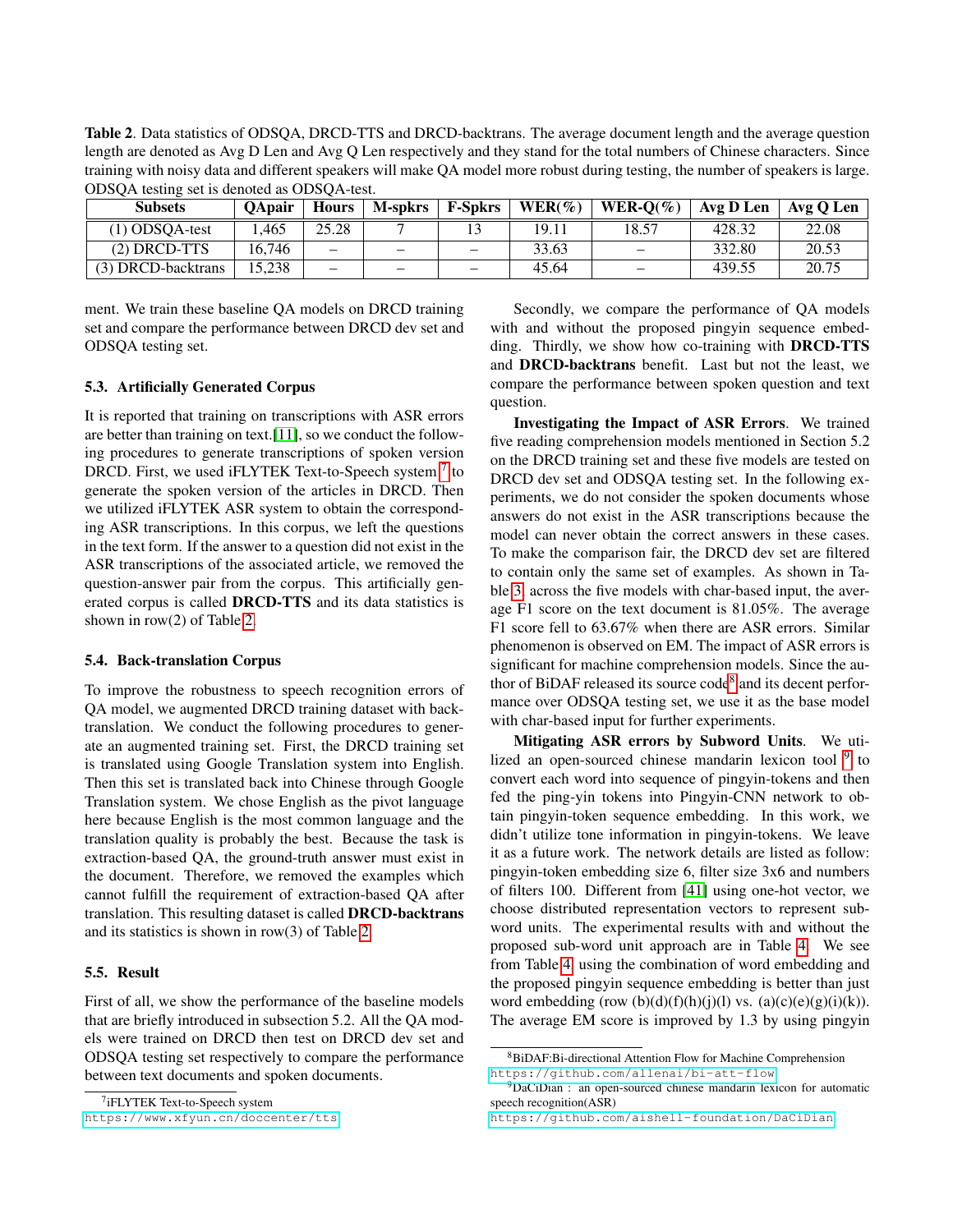<span id="page-5-0"></span>Table 3. Experiment results for state-of-the-art QA models demonstrating degrading performance under spoken data. All models were trained on the full DRCD training set. FusionNet is denoted by F-NET. DRCD dev set and ODSQA testing set are denoted by DRCD-dev and ODSQA-test, respectively.

| <b>MODEL</b>    |       | <b>DRCD-dev</b> | <b>ODSQA-test</b> |       |  |
|-----------------|-------|-----------------|-------------------|-------|--|
|                 | EM    | F1              | EM                | F1    |  |
| $BiDAF-word(a)$ | 56.45 | 70.57           | 39.38             | 55.1  |  |
| BiDAF-char(b)   | 70.23 | 81.65           | 55.29             | 67.16 |  |
| R-NET-word      | 70.38 | 79.25           | 36.68             | 46.55 |  |
| R-NET-char      | 69.90 | 79.49           | 43.44             | 55.83 |  |
| OAnet-word      | 69.83 | 78.33           | 49.80             | 59.35 |  |
| OAnet-char      | 70.78 | 80.83           | 46.52             | 59.11 |  |
| Dr.QA-word      | 63.21 | 74.11           | 41.39             | 54.28 |  |
| Dr.OA-char      | 70.24 | 81.19           | 56.22             | 68.99 |  |
| F-Net-word      | 57.54 | 70.86           | 45.39             | 57.40 |  |
| F-Net-char      | 71.33 | 82.12           | 47.98             | 67.26 |  |
| Average-word    | 63.48 | 74.62           | 42.52             | 54.53 |  |
| Average-char    | 70.49 | 81.05           | 49.89             | 63.67 |  |

sequence embedding over ODSQA testing set.

Data augmentation. To improve the robustness to speech recognition errors of QA models, we augmented training data DRCD with DRCD-TTS and DRCD-backtrans. The experiment results are shown in Table [4.](#page-5-1) We can see from Table [4,](#page-5-1) training with the combination of DRCD and DRCD-backtrans or training with the combination of DRCD and DRCD-TTS are all better than training with only DRCD (row  $(g)(i)$  vs. (a) and  $row(h)(j)$  vs.  $row(b)$ ). And finally training with the combination of DRCD, DRCD-TTS and DRCD-backtrans with pingyin sequence embedding obtains the best results (row(l)) which is better than baseline (row (a)) by almost 4 F1 score. Therefore, data augmentation proves to be helpful in boosting performance.

Comparison Between Text Question and ASR Transcribed Question. ASR errors on question will affect the reasoning of a QA model. In this part, we compare the performance between input with text questions and input with ASR-transcribed questions. We can see from Table [5,](#page-5-2) the average F1 score fell from 71.61% to 66.73% when there are ASR errors in question. Similar phenomenon is observed on EM. Once again, we can see that using pingyin sequence embedding brings improvement (row(h) vs (g)) even with text question as input.

# 6. CONCLUDING REMARKS

We release an SQA dataset, ODSQA. By testing several models, we found that ASR errors have catastrophic impact on SQA. We found that subword units bring consistent improvements over all the models. We also found that using backtranslation and TTS to augment the text-based QA training examples can help SQA. In the future work, we are collecting more data for SQA.

<span id="page-5-1"></span>Table 4. Comparison experiments demonstrating that the proposed sub-word units improved EM/F1 scores over both DRCD-dev and ODSQA-test. We use BiDAF as our base model in all experiments. Furthermore, augmenting DRCD with DRCD-TTS and DRCD-backtrans also gain improvements. Training with the combination of DRCD and DRCD-backtrans, the combination of DRCD and DRCD-TTS and the combination of DRCD, DRCD-TTS and DRCDbakctrans are denoted as DRCD+back, DRCD+TTS and DRCD+TTS+back respectively.

| <b>MODEL</b>          |       | <b>DRCD-dev</b> | <b>ODSQA-test</b> |       |  |
|-----------------------|-------|-----------------|-------------------|-------|--|
|                       | EМ    | F1              | EM                | F1    |  |
| $\overline{D}RCD$ (a) | 70.23 | 81.65           | 55.29             | 67.16 |  |
| +pingyin (b)          | 71.05 | 81.82           | 55.49             | 68.79 |  |
| DRCD-TTS (c)          | 59.24 | 72.64           | 50.64             | 63.65 |  |
| +pingyin $(d)$        | 61.36 | 74.22           | 51.74             | 64.59 |  |
| DRCD-back (e)         | 58.56 | 72.31           | 46.55             | 61.52 |  |
| +pingyin (f)          | 58.63 | 72.97           | 48.2              | 62.82 |  |
| DRCD+TTS (i)          | 70.51 | 81.85           | 55.97             | 69.31 |  |
| $+$ pingyin $(j)$     | 71.53 | 82.42           | 56.65             | 69.45 |  |
| $DRCD + back(g)$      | 71.39 | 82.28           | 55.29             | 68.49 |  |
| $+$ pingyin $(h)$     | 71.8  | 82.4            | 57.6              | 69.26 |  |
| DRCD+TTS+back (k)     | 72.21 | 82.8            | 57.61             | 70.29 |  |
| +pingyin (l)          | 72.76 | 83.15           | 59.52             | 71.01 |  |
| Average (m)           | 67.02 | 78.92           | 53.55             | 66.73 |  |
| Average-pingyin (n)   | 67.85 | 79.49           | 54.86             | 67.65 |  |

<span id="page-5-2"></span>Table 5. Comparison experiments between input with text question and input with transcribed question. We use BiDAF as our base model in all experiments.

| <b>MODEL</b>        | Text-O |       | Spoken-Q |       |  |
|---------------------|--------|-------|----------|-------|--|
|                     | EM     | F1    | EM       | F1    |  |
| $D RCD$ $(a)$       | 59.63  | 72.02 | 55.29    | 67.16 |  |
| $+$ pingyin $(b)$   | 61.47  | 72.93 | 55.49    | 68.79 |  |
| DRCD-TTS (c)        | 54.43  | 67.18 | 50.64    | 63.65 |  |
| +pingyin $(d)$      | 55.39  | 68.12 | 51.74    | 64.59 |  |
| $DRCD-back(a)$      | 52.45  | 67.13 | 46.55    | 61.52 |  |
| $+$ pingyin $(b)$   | 53.41  | 68.57 | 48.2     | 62.82 |  |
| DRCD+TTS(i)         | 61.95  | 73.78 | 55.97    | 69.31 |  |
| $+$ pingyin $(j)$   | 62.43  | 74.3  | 56.65    | 69.45 |  |
| $DRCD+back(c)$      | 62.22  | 74.33 | 55.29    | 68.49 |  |
| +pingyin $(d)$      | 62.7   | 74.81 | 57.6     | 69.26 |  |
| DRCD+TTS+back (e)   | 63.11  | 75.27 | 58.29    | 69.94 |  |
| $+$ pingyin $(f)$   | 64.54  | 75.63 | 59.52    | 70.95 |  |
| Average (g)         | 58.96  | 71.61 | 53.55    | 66.73 |  |
| Average-pingyin (h) | 59.99  | 72.39 | 54.86    | 67.65 |  |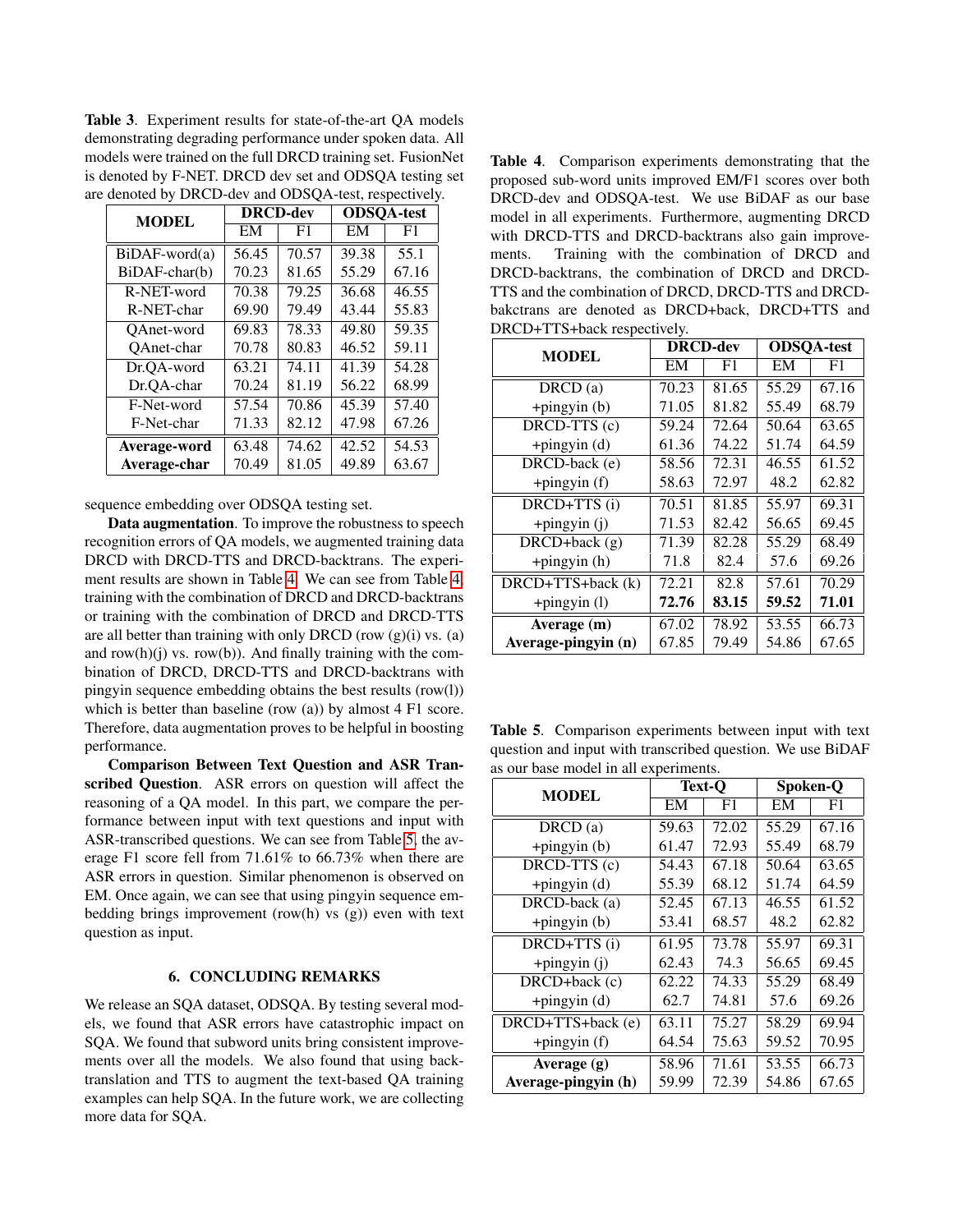# 7. REFERENCES

- <span id="page-6-0"></span>[1] Pranav Rajpurkar, Jian Zhang, Konstantin Lopyrev, and Percy Liang, "Squad: 100,000+ questions for machine comprehension of text," *arXiv preprint arXiv:1606.05250*, 2016.
- <span id="page-6-1"></span>[2] Pere R Comas i Umbert, Jordi Turmo Borràs, and Lluís Màrquez Villodre, "Spoken question answering," .
- <span id="page-6-2"></span>[3] Pere R Comas Umbert, "Factoid question answering for spoken documents," 2012.
- <span id="page-6-3"></span>[4] Jordi Turmo, Pere R Comas, Sophie Rosset, Lori Lamel, Nicolas Moreau, and Djamel Mostefa, "Overview of qast 2008," in *Workshop of the Cross-Language Evaluation Forum for European Languages*. Springer, 2008, pp. 314–324.
- <span id="page-6-4"></span>[5] Pere R Comas, Jordi Turmo, and Lluís Màrquez, "Sibyl, a factoid question-answering system for spoken documents," *ACM Transactions on Information Systems (TOIS)*, vol. 30, no. 3, pp. 19, 2012.
- <span id="page-6-5"></span>[6] Sz-Rung Shiang, Hung-yi Lee, and Lin-shan Lee, "Spoken question answering using tree-structured conditional random fields and two-layer random walk," in *Fifteenth Annual Conference of the International Speech Communication Association*, 2014.
- <span id="page-6-6"></span>[7] Ben Hixon, Peter Clark, and Hannaneh Hajishirzi, "Learning knowledge graphs for question answering through conversational dialog," in *Proceedings of the 2015 Conference of the North American Chapter of the Association for Computational Linguistics: Human Language Technologies*, 2015, pp. 851–861.
- <span id="page-6-7"></span>[8] Bo-Hsiang Tseng, Sheng-Syun Shen, Hung-Yi Lee, and Lin-Shan Lee, "Towards machine comprehension of spoken content: Initial toefl listening comprehension test by machine," *arXiv preprint arXiv:1608.06378*, 2016.
- <span id="page-6-8"></span>[9] Wei Fang, Juei-Yang Hsu, Hung-yi Lee, and Lin-Shan Lee, "Hierarchical attention model for improved machine comprehension of spoken content," in *Spoken Language Technology Workshop (SLT), 2016 IEEE*. IEEE, 2016, pp. 232–238.
- <span id="page-6-9"></span>[10] Yu-An Chung, Hung-Yi Lee, and James Glass, "Supervised and unsupervised transfer learning for question answering," *arXiv preprint arXiv:1711.05345*, 2017.
- <span id="page-6-10"></span>[11] Chia-Hsuan Li, Szu-Lin Wu, Chi-Liang Liu, and Hungyi Lee, "Spoken squad: A study of mitigating the impact of speech recognition errors on listening comprehension," *arXiv preprint arXiv:1804.00320*, 2018.
- <span id="page-6-11"></span>[12] Willie Walker, Paul Lamere, Philip Kwok, Bhiksha Raj, Rita Singh, Evandro Gouvea, Peter Wolf, and Joe Woelfel, "Sphinx-4: A flexible open source framework for speech recognition," 2004.
- <span id="page-6-12"></span>[13] Adams Wei Yu, David Dohan, Minh-Thang Luong, Rui Zhao, Kai Chen, Mohammad Norouzi, and Quoc V Le, "Qanet: Combining local convolution with global selfattention for reading comprehension," *arXiv preprint arXiv:1804.09541*, 2018.
- <span id="page-6-13"></span>[14] Matthew Richardson, Christopher JC Burges, and Erin Renshaw, "Mctest: A challenge dataset for the opendomain machine comprehension of text," in *Proceedings of the 2013 Conference on Empirical Methods in Natural Language Processing*, 2013, pp. 193–203.
- <span id="page-6-14"></span>[15] Guokun Lai, Qizhe Xie, Hanxiao Liu, Yiming Yang, and Eduard Hovy, "Race: Large-scale reading comprehension dataset from examinations," *arXiv preprint arXiv:1704.04683*, 2017.
- <span id="page-6-15"></span>[16] Adam Trischler, Tong Wang, Xingdi Yuan, Justin Harris, Alessandro Sordoni, Philip Bachman, and Kaheer Suleman, "Newsqa: A machine comprehension dataset," *arXiv preprint arXiv:1611.09830*, 2016.
- <span id="page-6-16"></span>[17] C Lawrence Zitnick, Ramakrishna Vedantam, and Devi Parikh, "Adopting abstract images for semantic scene understanding," *IEEE transactions on pattern analysis and machine intelligence*, vol. 38, no. 4, pp. 627–638, 2016.
- <span id="page-6-17"></span>[18] Peter Young, Alice Lai, Micah Hodosh, and Julia Hockenmaier, "From image descriptions to visual denotations: New similarity metrics for semantic inference over event descriptions," *Transactions of the Association for Computational Linguistics*, vol. 2, pp. 67–78, 2014.
- <span id="page-6-18"></span>[19] Tsung-Yi Lin, Michael Maire, Serge Belongie, James Hays, Pietro Perona, Deva Ramanan, Piotr Dollár, and C Lawrence Zitnick, "Microsoft coco: Common objects in context," in *European conference on computer vision*. Springer, 2014, pp. 740–755.
- <span id="page-6-19"></span>[20] Chen Kong, Dahua Lin, Mohit Bansal, Raquel Urtasun, and Sanja Fidler, "What are you talking about? text-toimage coreference," in *Proceedings of the IEEE conference on computer vision and pattern recognition*, 2014, pp. 3558–3565.
- <span id="page-6-20"></span>[21] David L Chen and William B Dolan, "Collecting highly parallel data for paraphrase evaluation," in *Proceedings of the 49th Annual Meeting of the Association for Computational Linguistics: Human Language Technologies-Volume 1*. Association for Computational Linguistics, 2011, pp. 190–200.